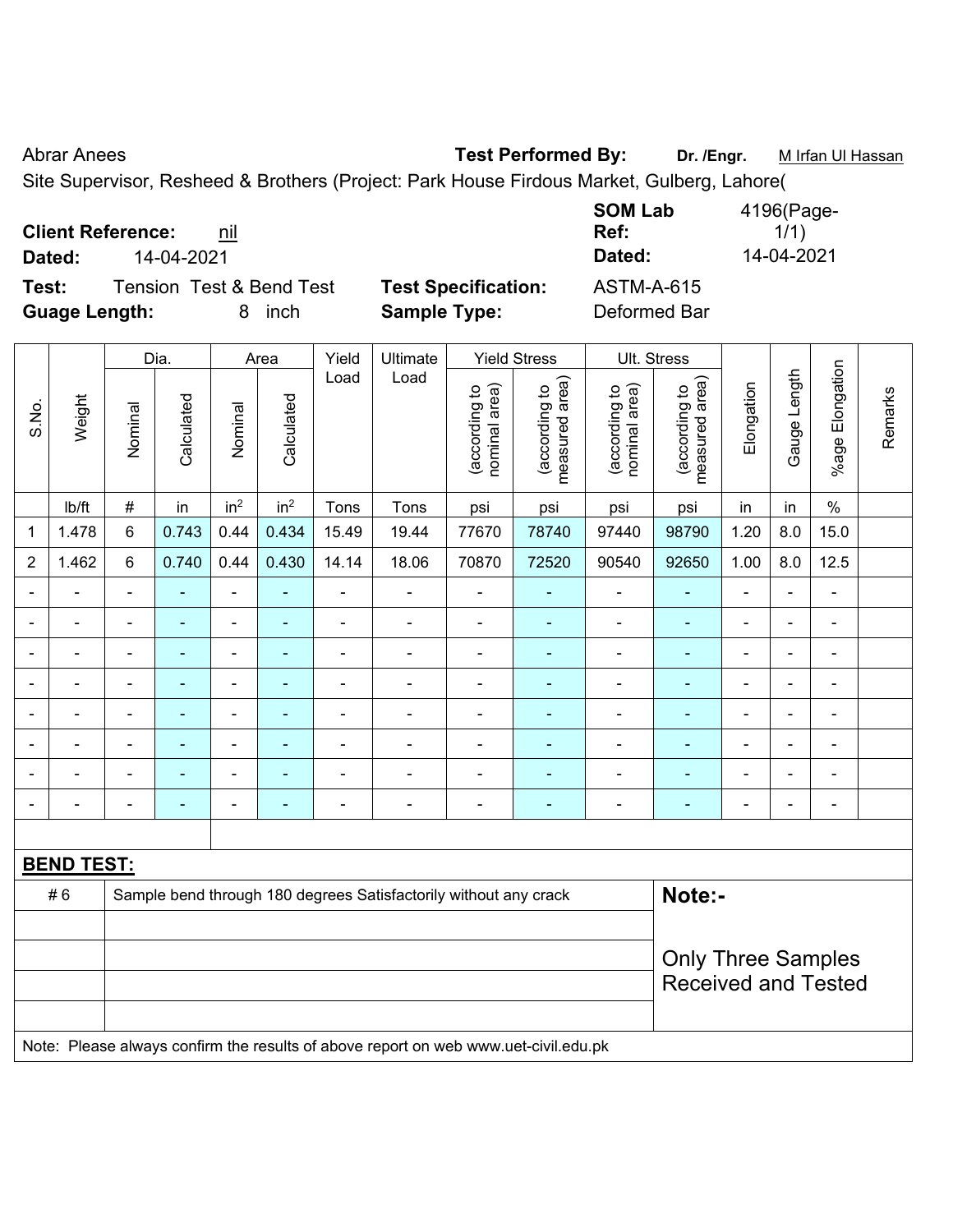Assistant Quantity Serveyor, LINKER, Lahore

**Client Reference: nil** 

**Test:** Tension Test & Bend Test **Test Specification:** ASTM-A-615 **Gauge Length:** 8 inch **Sample Type:** Deformed Bar

|                         |                   |         | Dia.           |                          | Area            | Yield          | Ultimate                                                                            |                                | <b>Yield Stress</b>             |                                | Ult. Stress                        |                              |                |                 |         |
|-------------------------|-------------------|---------|----------------|--------------------------|-----------------|----------------|-------------------------------------------------------------------------------------|--------------------------------|---------------------------------|--------------------------------|------------------------------------|------------------------------|----------------|-----------------|---------|
| S.No.                   | Weight            | Nominal | Calculated     | Nominal                  | Calculated      | Load           | Load                                                                                | nominal area)<br>(according to | measured area)<br>(according to | (according to<br>nominal area) | area)<br>(according to<br>measured | Elongation                   | Gauge Length   | %age Elongation | Remarks |
|                         | lb/ft             | $\#$    | in             | in <sup>2</sup>          | in <sup>2</sup> | Tons           | Tons                                                                                | psi                            | psi                             | psi                            | psi                                | in                           | in             | $\%$            |         |
| $\mathbf 1$             | 2.674             | 8       | 1.000          | 0.79                     | 0.786           | 23.04          | 36.85                                                                               | 64320                          | 64640                           | 102880                         | 103400                             | 1.10                         | 8.0            | 13.8            |         |
| $\boldsymbol{2}$        | 2.677             | 8       | 1.001          | 0.79                     | 0.787           | 23.01          | 36.90                                                                               | 64230                          | 64480                           | 103020                         | 103410                             | 1.60                         | 8.0            | 20.0            |         |
| 3                       | 1.465             | 6       | 0.741          | 0.44                     | 0.431           | 12.71          | 20.00                                                                               | 63720                          | 65050                           | 100250                         | 102340                             | 1.10                         | 8.0            | 13.8            |         |
| $\overline{\mathbf{4}}$ | 1.472             | 6       | 0.743          | 0.44                     | 0.433           | 13.97          | 20.25                                                                               | 70000                          | 71130                           | 101530                         | 103170                             | 1.20                         | 8.0            | 15.0            |         |
| $\blacksquare$          |                   |         |                |                          |                 | ÷              | $\overline{\phantom{a}}$                                                            | $\blacksquare$                 |                                 |                                |                                    | $\qquad \qquad \blacksquare$ | $\blacksquare$ | $\blacksquare$  |         |
| ÷,                      | $\blacksquare$    |         | $\blacksquare$ | $\blacksquare$           | ٠               | $\blacksquare$ | $\qquad \qquad \blacksquare$                                                        | $\blacksquare$                 | ٠                               | $\blacksquare$                 | ÷,                                 | $\blacksquare$               | ä,             | $\blacksquare$  |         |
|                         |                   |         |                |                          |                 |                |                                                                                     | $\blacksquare$                 |                                 |                                |                                    |                              | $\blacksquare$ |                 |         |
|                         |                   |         |                |                          |                 |                |                                                                                     | ä,                             |                                 |                                |                                    | $\blacksquare$               | L,             |                 |         |
| $\blacksquare$          |                   |         |                | $\overline{\phantom{0}}$ |                 |                | $\overline{a}$                                                                      |                                |                                 |                                | $\overline{\phantom{0}}$           | $\blacksquare$               | ÷,             | $\overline{a}$  |         |
|                         |                   |         |                |                          |                 |                | $\overline{a}$                                                                      | $\blacksquare$                 |                                 |                                |                                    | $\blacksquare$               | $\blacksquare$ | $\blacksquare$  |         |
|                         |                   |         |                |                          |                 |                |                                                                                     |                                |                                 |                                |                                    |                              |                |                 |         |
|                         | <b>BEND TEST:</b> |         |                |                          |                 |                |                                                                                     |                                |                                 |                                |                                    |                              |                |                 |         |
|                         | #8                |         |                |                          |                 |                | Sample bend through 180 degrees Satisfactorily without any crack                    |                                |                                 |                                | Note:-                             |                              |                |                 |         |
|                         | #6                |         |                |                          |                 |                | Sample bend through 180 degrees Satisfactorily without any crack                    |                                |                                 |                                |                                    |                              |                |                 |         |
|                         |                   |         |                |                          |                 |                |                                                                                     | <b>Only Six Samples</b>        |                                 |                                |                                    |                              |                |                 |         |
|                         |                   |         |                |                          |                 |                |                                                                                     |                                |                                 |                                | <b>Received and Tested</b>         |                              |                |                 |         |
|                         |                   |         |                |                          |                 |                |                                                                                     |                                |                                 |                                |                                    |                              |                |                 |         |
|                         |                   |         |                |                          |                 |                | Note: Please always confirm the results of above report on web www.uet-civil.edu.pk |                                |                                 |                                |                                    |                              |                |                 |         |

Dia. | Area | Yield | Ultimate | Yield Stress | Ult. Stress

**SOM Lab Ref:**  4197(Page-1/1) **Dated:** 14-04-2021 **Dated:** 14-04-2021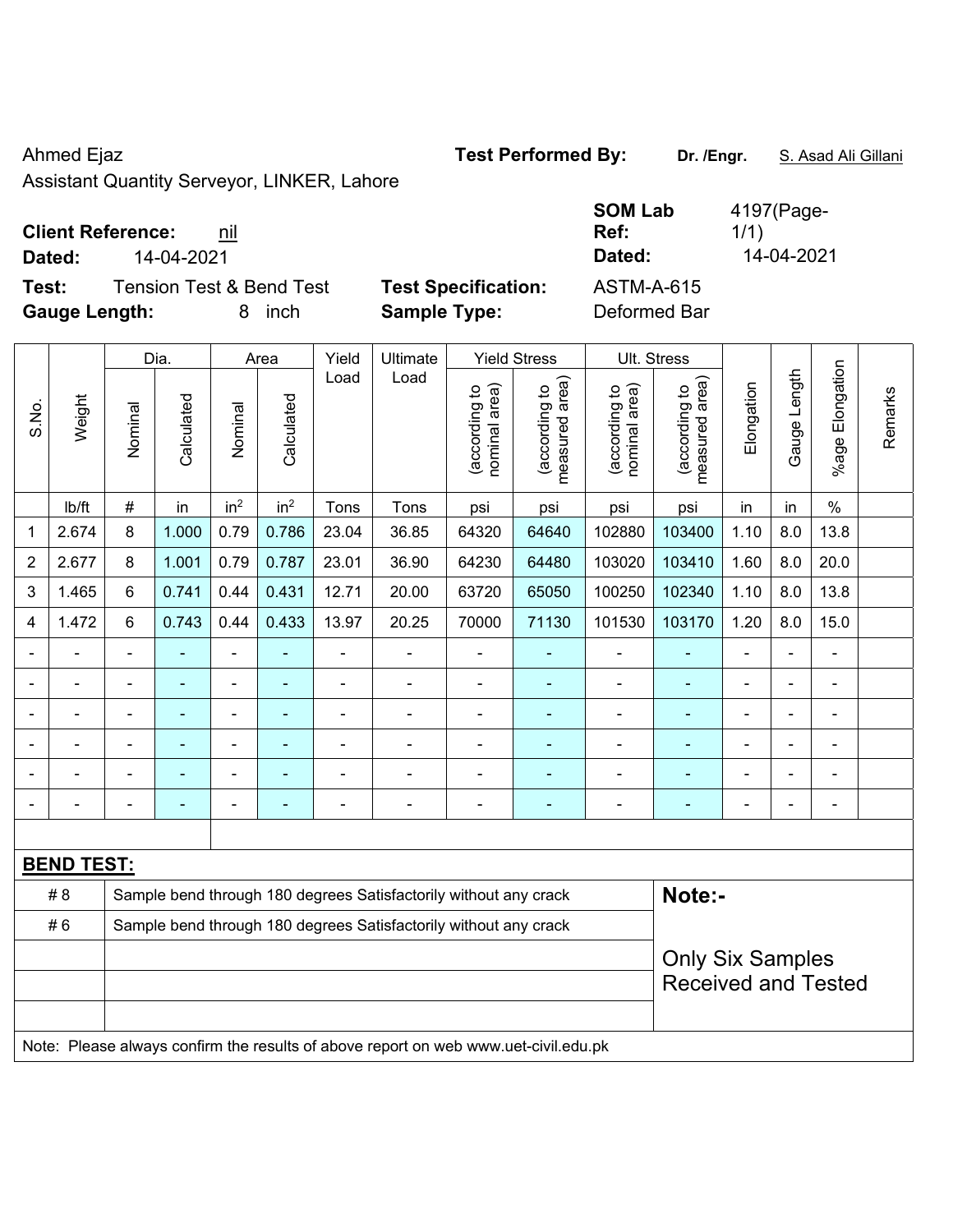Sub Divisional Officer, **Test Performed By:** Dr. /Engr. **S. Asad Ali Gillani** Sub Divisional Officer,

Building Sub Division, Assembly, Lahore

## **Client Reference:** 280-

**Test:** Tension Test & Bend Test Test Specification: **Gauge Length:** 8 inch **Sample Type:** Deformed Bar

|        | <b>Client Reference:</b><br>280- |                            | <b>SOM Lab</b><br>Ref: | 4198 (Page-<br>1/1) |
|--------|----------------------------------|----------------------------|------------------------|---------------------|
| Dated: | 12-04-2021                       |                            | Dated:                 | 14-04-2021          |
| Test:  | Tension Test & Bend Test         | <b>Test Specification:</b> | ASTM-A-615             |                     |

|                |                   |                | Dia.           |                 | Area            | Yield                                                            | Ultimate                                                                            |                                | <b>Yield Stress</b>                         |                                | Ult. Stress                     |            |                |                       |         |
|----------------|-------------------|----------------|----------------|-----------------|-----------------|------------------------------------------------------------------|-------------------------------------------------------------------------------------|--------------------------------|---------------------------------------------|--------------------------------|---------------------------------|------------|----------------|-----------------------|---------|
| S.No.          | Weight            | Nominal        | Calculated     | Nominal         | Calculated      | Load                                                             | Load                                                                                | nominal area)<br>(according to | (according to<br>neasured area)<br>measured | (according to<br>nominal area) | (according to<br>measured area) | Elongation | Gauge Length   | Elongation<br>$%$ age | Remarks |
|                | lb/ft             | $\#$           | in             | in <sup>2</sup> | in <sup>2</sup> | Tons                                                             | Tons                                                                                | psi                            | psi                                         | psi                            | psi                             | in         | in             | $\%$                  |         |
| 1              | 2.654             | 8              | 0.997          | 0.79            | 0.780           | 24.69                                                            | 34.71                                                                               | 68930                          | 69810                                       | 96900                          | 98140                           | 1.30       | 8.0            | 16.3                  |         |
| $\overline{2}$ | 2.641             | 8              | 0.994          | 0.79            | 0.776           | 24.64                                                            | 34.88                                                                               | 68790                          | 70030                                       | 97380                          | 99140                           | 1.50       | 8.0            | 18.8                  |         |
| 3              | 1.478             | 6              | 0.743          | 0.44            | 0.434           | 11.90                                                            | 18.98                                                                               | 59630                          | 60450                                       | 95140                          | 96460                           | 1.50       | 8.0            | 18.8                  |         |
| 4              | 1.470             | 6              | 0.742          | 0.44            | 0.432           | 12.66                                                            | 19.57                                                                               | 63460                          | 64640                                       | 98100                          | 99920                           | 1.40       | 8.0            | 17.5                  |         |
| 5              | 0.664             | 4              | 0.498          | 0.20            | 0.195           | 6.22                                                             | 8.82                                                                                | 68570                          | 70330                                       | 97230                          | 99730                           | 1.30       | 8.0            | 16.3                  |         |
| 6              | 0.662             | 4              | 0.498          | 0.20            | 0.195           | 6.09                                                             | 8.77                                                                                | 67110                          | 68830                                       | 96670                          | 99150                           | 1.30       | 8.0            | 16.3                  |         |
|                |                   |                |                |                 |                 |                                                                  |                                                                                     |                                | $\blacksquare$                              | $\blacksquare$                 |                                 |            |                |                       |         |
|                |                   |                |                | $\blacksquare$  |                 |                                                                  | $\blacksquare$                                                                      |                                |                                             | ä,                             |                                 |            |                |                       |         |
|                | ÷,                | $\blacksquare$ | $\blacksquare$ | ۰               |                 |                                                                  | $\blacksquare$                                                                      | ä,                             | $\blacksquare$                              | ä,                             | ä,                              | ÷          | $\blacksquare$ | $\blacksquare$        |         |
|                |                   |                |                | ۰               | ۰               |                                                                  | $\overline{\phantom{0}}$                                                            | ä,                             | $\blacksquare$                              | -                              | $\blacksquare$                  | ۰          |                | $\blacksquare$        |         |
|                |                   |                |                |                 |                 |                                                                  |                                                                                     |                                |                                             |                                |                                 |            |                |                       |         |
|                | <b>BEND TEST:</b> |                |                |                 |                 |                                                                  |                                                                                     |                                |                                             |                                |                                 |            |                |                       |         |
|                | #8                |                |                |                 |                 |                                                                  | Sample bend through 180 degrees Satisfactorily without any crack                    |                                |                                             |                                | Note:-                          |            |                |                       |         |
|                | #6                |                |                |                 |                 | Sample bend through 180 degrees Satisfactorily without any crack |                                                                                     |                                |                                             |                                |                                 |            |                |                       |         |
|                | #4                |                |                |                 |                 |                                                                  | Sample bend through 180 degrees Satisfactorily without any crack                    |                                |                                             |                                | <b>Only Nine Samples</b>        |            |                |                       |         |
|                |                   |                |                |                 |                 |                                                                  |                                                                                     |                                |                                             |                                | <b>Received and Tested</b>      |            |                |                       |         |
|                |                   |                |                |                 |                 |                                                                  |                                                                                     |                                |                                             |                                |                                 |            |                |                       |         |
|                |                   |                |                |                 |                 |                                                                  | Note: Please always confirm the results of above report on web www.uet-civil.edu.pk |                                |                                             |                                |                                 |            |                |                       |         |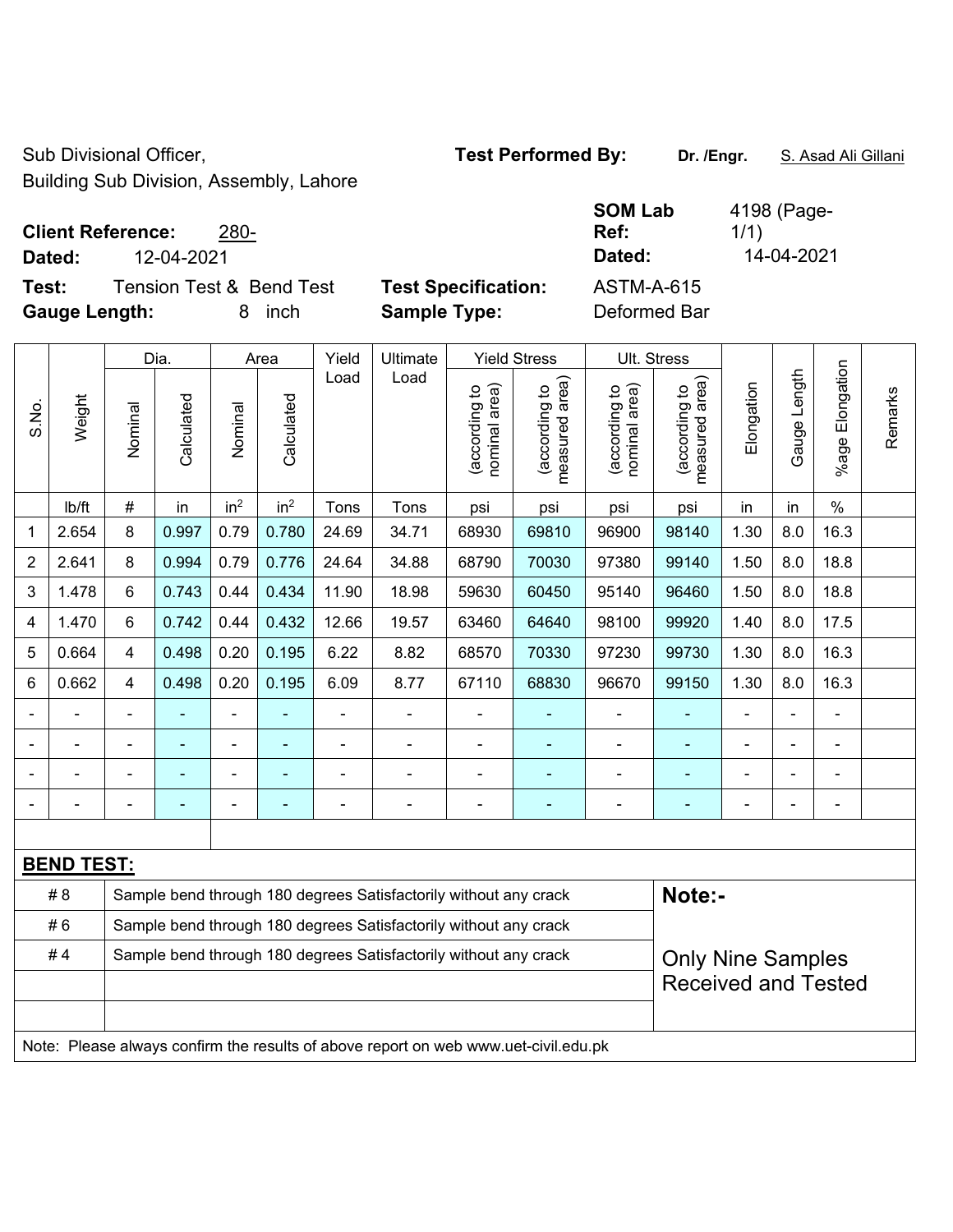Resident Engineer **Test Performed By:** Dr. /Engr. **S. Asad Ali Gillani** Resident Engineer

AZ Engineering Associates, Gujrat Residency

| <b>Client Reference:</b> |            | RE AZEA/GT-120                      |                            | <b>SOM Lab</b><br>Ref: | 4199 (Page-<br>1/1) |
|--------------------------|------------|-------------------------------------|----------------------------|------------------------|---------------------|
| Dated:                   | 08-04-2021 |                                     |                            | Dated:                 | 14-04-2021          |
| Test:                    |            | <b>Tension Test &amp; Bend Test</b> | <b>Test Specification:</b> | ASTM-A-615<br>Depormed |                     |
| <b>Gauge Length:</b>     |            | inch                                | <b>Sample Type:</b>        | Bar                    |                     |

|                |                   |                                                                  | Dia.       |                 | Area            | Yield | Ultimate                                                                            |                                | <b>Yield Stress</b>             | Ult. Stress                    |                                 |                |              |                          |         |
|----------------|-------------------|------------------------------------------------------------------|------------|-----------------|-----------------|-------|-------------------------------------------------------------------------------------|--------------------------------|---------------------------------|--------------------------------|---------------------------------|----------------|--------------|--------------------------|---------|
| S.No.          | Weight            | Nominal                                                          | Calculated | Nominal         | Calculated      | Load  | Load                                                                                | nominal area)<br>(according to | (according to<br>measured area) | nominal area)<br>(according to | (according to<br>measured area) | Elongation     | Gauge Length | Elongation<br>%age l     | Remarks |
|                | lb/ft             | $\#$                                                             | in         | in <sup>2</sup> | in <sup>2</sup> | Tons  | Tons                                                                                | psi                            | psi                             | psi                            | psi                             | in             | in           | $\%$                     |         |
| 1              | 2.650             | 8                                                                | 0.996      | 0.79            | 0.779           | 23.87 | 32.44                                                                               | 66650                          | 67590                           | 90550                          | 91830                           | 1.40           | 8.0          | 17.5                     |         |
| $\overline{2}$ | 2.657             | 8                                                                | 0.997      | 0.79            | 0.781           | 23.60 | 32.36                                                                               | 65880                          | 66640                           | 90360                          | 91400                           | 1.40           | 8.0          | 17.5                     |         |
| 3              | 1.554             | 6                                                                | 0.763      | 0.44            | 0.457           | 14.85 | 20.39                                                                               | 74450                          | 71680                           | 102190                         | 98390                           | 1.30           | 8.0          | 16.3                     |         |
| 4              | 1.533             | 6                                                                | 0.758      | 0.44            | 0.451           | 14.83 | 20.41                                                                               | 74350                          | 72530                           | 102290                         | 99800                           | 1.20           | 8.0          | 15.0                     |         |
| 5              | 0.679             | 4                                                                | 0.505      | 0.20            | 0.200           | 6.29  | 8.87                                                                                | 69360                          | 69360                           | 97800                          | 97800                           | 1.30           | 8.0          | 16.3                     |         |
| 6              | 0.683             | 4                                                                | 0.506      | 0.20            | 0.201           | 6.17  | 8.79                                                                                | 68010                          | 67670                           | 96900                          | 96420                           | 1.40           | 8.0          | 17.5                     |         |
|                |                   |                                                                  |            |                 |                 |       |                                                                                     |                                |                                 |                                |                                 |                |              |                          |         |
|                |                   |                                                                  |            |                 |                 |       |                                                                                     |                                |                                 |                                |                                 |                |              |                          |         |
|                |                   |                                                                  |            |                 |                 |       |                                                                                     |                                |                                 |                                |                                 |                |              | ٠                        |         |
|                |                   | $\blacksquare$                                                   |            | $\blacksquare$  | ۰               |       | $\blacksquare$                                                                      | $\blacksquare$                 | ٠                               | $\blacksquare$                 | ۰                               | $\blacksquare$ | -            | $\overline{\phantom{a}}$ |         |
|                |                   |                                                                  |            |                 |                 |       |                                                                                     |                                |                                 |                                |                                 |                |              |                          |         |
|                | <b>BEND TEST:</b> |                                                                  |            |                 |                 |       |                                                                                     |                                |                                 |                                |                                 |                |              |                          |         |
|                | # 8               |                                                                  |            |                 |                 |       | Sample bend through 180 degrees Satisfactorily without any crack                    |                                |                                 |                                | Note:-                          |                |              |                          |         |
|                | #6                | Sample bend through 180 degrees Satisfactorily without any crack |            |                 |                 |       |                                                                                     |                                |                                 |                                |                                 |                |              |                          |         |
|                | #4                |                                                                  |            |                 |                 |       | Sample bend through 180 degrees Satisfactorily without any crack                    |                                |                                 |                                | <b>Only Nine Samples</b>        |                |              |                          |         |
|                |                   |                                                                  |            |                 |                 |       |                                                                                     |                                |                                 |                                | <b>Received and Tested</b>      |                |              |                          |         |
|                |                   |                                                                  |            |                 |                 |       |                                                                                     |                                |                                 |                                |                                 |                |              |                          |         |
|                |                   |                                                                  |            |                 |                 |       | Note: Please always confirm the results of above report on web www.uet-civil.edu.pk |                                |                                 |                                |                                 |                |              |                          |         |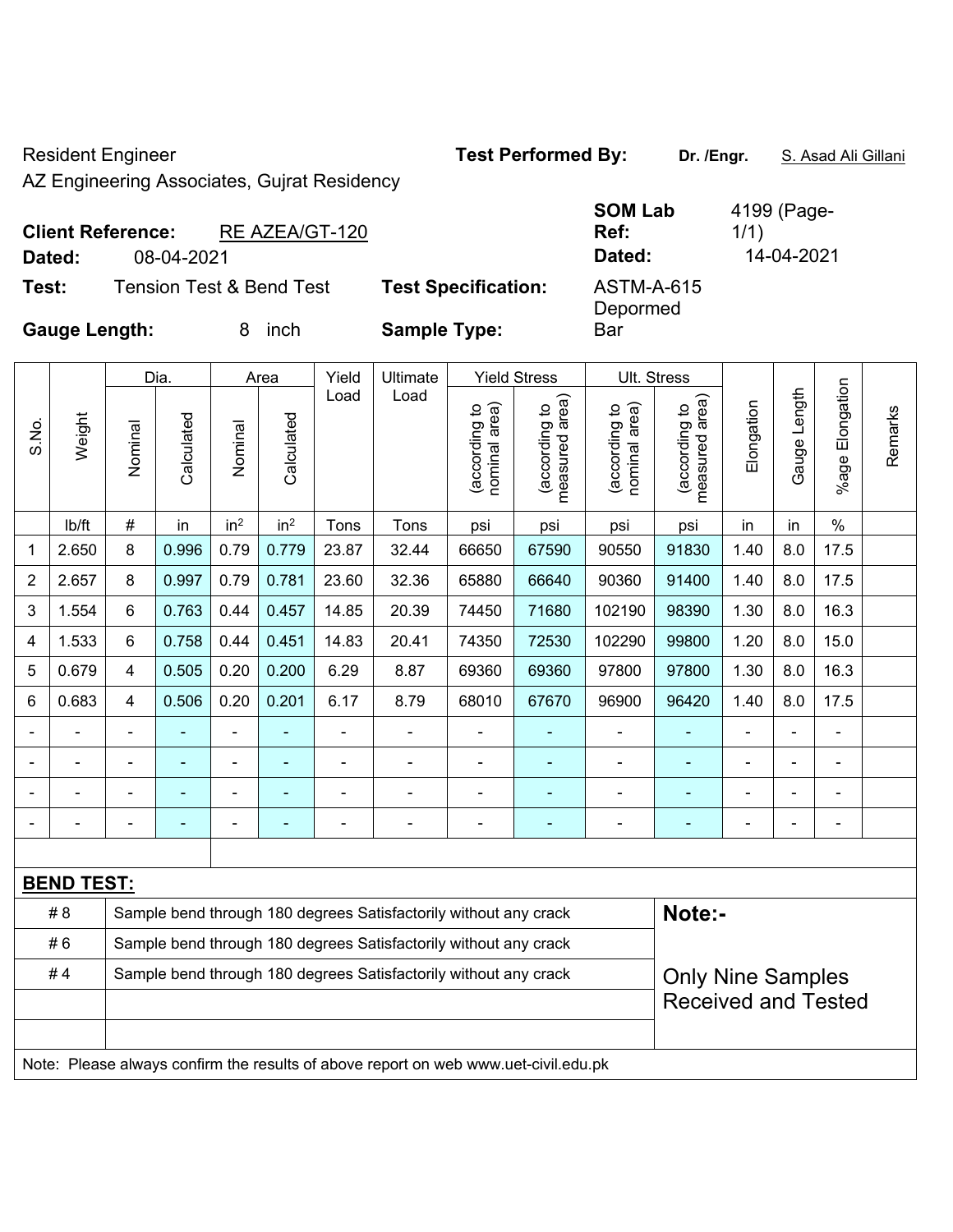```
M. Nadeem Zafarullah Test Performed By: Dr. /Engr. S. Asad Ali Gillani
```
Incharge (Civil) For Managing Director, Sui Northern Gas Pipelines Ltd. Lahore

| <b>Client Reference:</b><br>Dated: | 14-04-2021   |   | <b>CC/DMIS/MLN</b> |                            | <b>SOM Lab</b><br>Ref:<br>Dated: | 4200(Page-<br>1/1)<br>14-04-2021 |
|------------------------------------|--------------|---|--------------------|----------------------------|----------------------------------|----------------------------------|
| Test:                              | Tension Test |   |                    | <b>Test Specification:</b> | <b>ASTM-A-615</b>                |                                  |
| <b>Gauge Length:</b>               |              | 8 | inch               | <b>Sample Type:</b>        | Deformed Bar                     |                                  |

|                |                      |                | Dia.                   |                 | Area            | Yield | Ultimate                                                                            |                                | <b>Yield Stress</b>             |                                | <b>Ult. Stress</b>              |            |              |                 |         |
|----------------|----------------------|----------------|------------------------|-----------------|-----------------|-------|-------------------------------------------------------------------------------------|--------------------------------|---------------------------------|--------------------------------|---------------------------------|------------|--------------|-----------------|---------|
| S.No.          | Weight               | Nominal        | Calculated             | Nominal         | Calculated      | Load  | Load                                                                                | nominal area)<br>(according to | measured area)<br>(according to | nominal area)<br>(according to | measured area)<br>(according to | Elongation | Gauge Length | %age Elongation | Remarks |
|                | lb/ft                | $\#$           | in                     | in <sup>2</sup> | in <sup>2</sup> | Tons  | Tons                                                                                | psi                            | psi                             | psi                            | psi                             | in         | in           | $\%$            |         |
| 1              | 2.609                | 8              | 0.988                  | 0.79            | 0.767           | 21.41 | 31.62                                                                               | 59760                          | 61560                           | 88280                          | 90930                           | 1.50       | 8.0          | 18.8            |         |
| $\overline{2}$ | 2.605                | 8              | 0.988                  | 0.79            | 0.766           | 21.51 | 31.72                                                                               | 60050                          | 61930                           | 88560                          | 91340                           | 1.60       | 8.0          | 20.0            |         |
| 3              | 1.413                | 6              | 0.727                  | 0.44            | 0.415           | 13.63 | 17.74                                                                               | 68320                          | 72430                           | 88910                          | 94260                           | 1.30       | 8.0          | 16.3            |         |
| 4              | 1.408                | 6              | 0.726                  | 0.44            | 0.414           | 13.65 | 17.45                                                                               | 68420                          | 72710                           | 87480                          | 92970                           | 1.30       | 8.0          | 16.3            |         |
| 5              | 1.008                | 5              | 0.614                  | 0.31            | 0.296           | 9.35  | 12.23                                                                               | 66500                          | 69650                           | 87030                          | 91140                           | 1.40       | 8.0          | 17.5            |         |
| 6              | 1.008                | 5              | 0.614                  | 0.31            | 0.296           | 9.35  | 12.51                                                                               | 66500                          | 69650                           | 88990                          | 93190                           | 1.40       | 8.0          | 17.5            |         |
| 7              | 0.676                | $\overline{4}$ | 0.503                  | 0.20            | 0.199           | 6.52  | 8.36                                                                                | 71940                          | 72310                           | 92180                          | 92640                           | 1.20       | 8.0          | 15.0            |         |
| 8              | 0.675                | $\overline{4}$ | 0.502                  | 0.20            | 0.198           | 6.49  | 8.41                                                                                | 71610                          | 72330                           | 92740                          | 93680                           | 1.20       | 8.0          | 15.0            |         |
|                |                      |                |                        | ä,              |                 |       |                                                                                     |                                |                                 | ۰                              |                                 |            |              |                 |         |
|                |                      |                |                        |                 |                 |       |                                                                                     |                                |                                 |                                |                                 |            | Ē,           | ۰               |         |
|                | <b>Witnessed By:</b> |                |                        |                 |                 |       | Shahzad Arshad, Sub Engineer, (NNGPL)                                               |                                |                                 |                                |                                 |            |              |                 |         |
|                | <b>BEND TEST:</b>    |                |                        |                 |                 |       |                                                                                     |                                |                                 |                                |                                 |            |              |                 |         |
|                |                      |                | No Bend test performed |                 |                 |       |                                                                                     |                                |                                 |                                | Note:-                          |            |              |                 |         |
|                |                      |                |                        |                 |                 |       |                                                                                     |                                |                                 |                                |                                 |            |              |                 |         |
|                |                      |                |                        |                 |                 |       |                                                                                     |                                |                                 |                                | <b>Only Eight Samples</b>       |            |              |                 |         |
|                |                      |                |                        |                 |                 |       |                                                                                     |                                |                                 |                                | <b>Received and Tested</b>      |            |              |                 |         |
|                |                      |                |                        |                 |                 |       |                                                                                     |                                |                                 |                                |                                 |            |              |                 |         |
|                |                      |                |                        |                 |                 |       | Note: Please always confirm the results of above report on web www.uet-civil.edu.pk |                                |                                 |                                |                                 |            |              |                 |         |

4200(Page-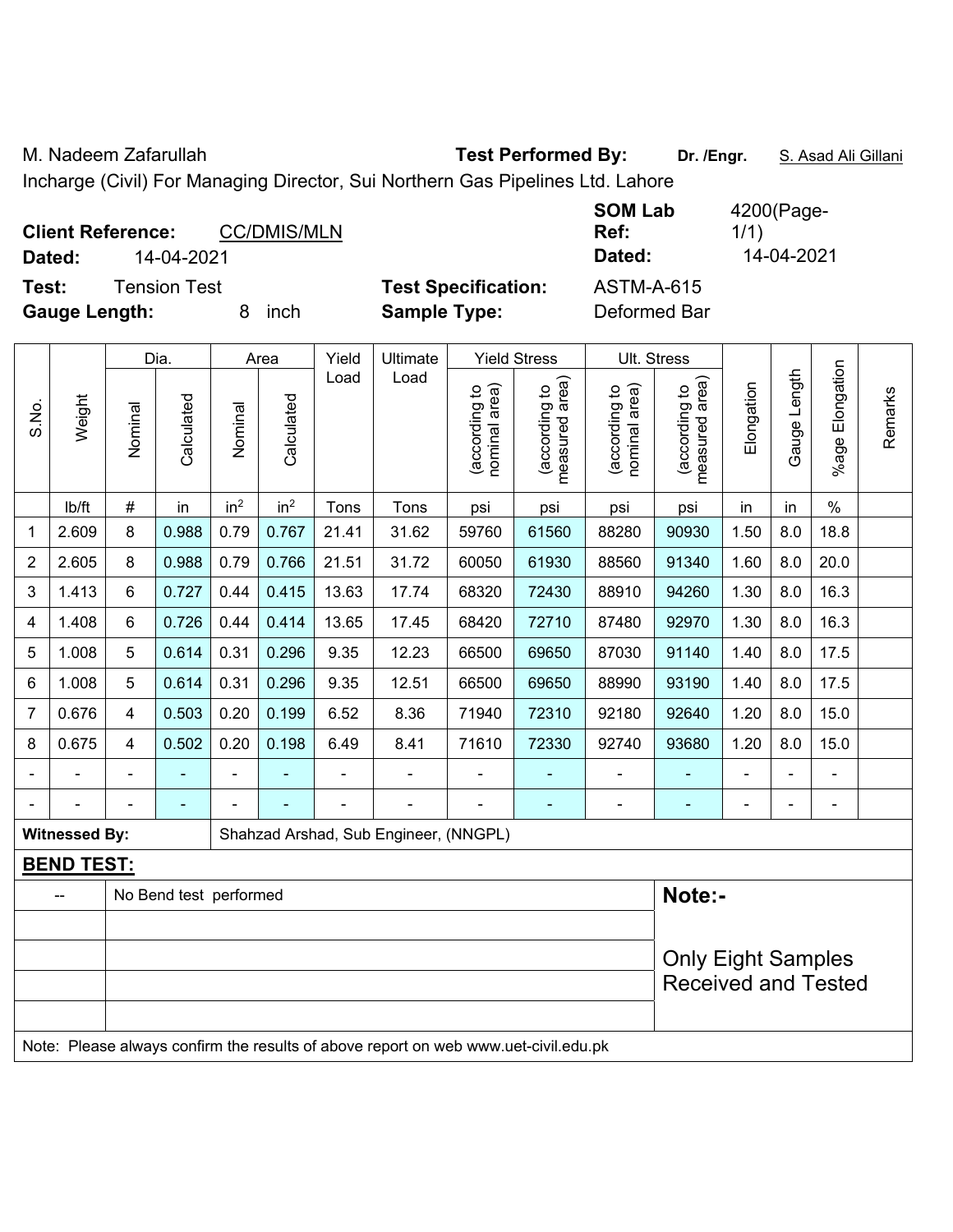M. Siddique Sons **Test Performed By:** Dr. /Engr. Building Contractor, Lahore

**Client Reference:** Nil

**Dated:** 14-04-2021 **Dated:** 14-04-2021

**Test:** Tension Test & Bend Test **Test Specification:** ASTM-A-615 **Gauge Length:** 8 inch **Sample Type:** Deformed Bar( AFCO Steel)

**Ref:** 

**SOM Lab**  4186 (Page-1/3)

|                              |                   |                          | Dia.                     |                              | Area                         | Yield                        | Ultimate                                                                            |                                | <b>Yield Stress</b>             |                                | Ult. Stress                     |                |                          |                          |         |
|------------------------------|-------------------|--------------------------|--------------------------|------------------------------|------------------------------|------------------------------|-------------------------------------------------------------------------------------|--------------------------------|---------------------------------|--------------------------------|---------------------------------|----------------|--------------------------|--------------------------|---------|
| S.No.                        | Weight            | Nominal                  | Calculated               | Nominal                      | Calculated                   | Load                         | Load                                                                                | nominal area)<br>(according to | measured area)<br>(according to | nominal area)<br>(according to | (according to<br>measured area) | Elongation     | Gauge Length             | %age Elongation          | Remarks |
|                              | Ib/ft             | $\#$                     | in                       | in <sup>2</sup>              | in <sup>2</sup>              | Tons                         | Tons                                                                                | psi                            | psi                             | psi                            | psi                             | in             | in                       | $\%$                     |         |
| 1                            | 2.468             | 8                        | 0.961                    | 0.79                         | 0.725                        | 20.18                        | 30.30                                                                               | 56350                          | 61400                           | 84580                          | 92160                           | 1.30           | 8.0                      | 16.3                     |         |
| $\blacksquare$               |                   | $\blacksquare$           | ÷,                       | $\blacksquare$               | ٠                            | $\blacksquare$               | $\blacksquare$                                                                      | $\blacksquare$                 | $\blacksquare$                  | $\blacksquare$                 | ÷,                              | $\blacksquare$ | $\overline{\phantom{a}}$ | $\overline{\phantom{a}}$ |         |
|                              | ۰                 | $\overline{\phantom{a}}$ | ÷,                       | $\qquad \qquad \blacksquare$ | $\qquad \qquad \blacksquare$ | $\blacksquare$               | $\blacksquare$                                                                      | $\blacksquare$                 | $\blacksquare$                  | ÷                              | $\blacksquare$                  | ۰              | ÷                        | $\overline{\phantom{a}}$ |         |
|                              |                   |                          | ۰                        | $\blacksquare$               | $\blacksquare$               |                              |                                                                                     | $\blacksquare$                 | $\blacksquare$                  | $\blacksquare$                 | $\blacksquare$                  |                | $\blacksquare$           | $\blacksquare$           |         |
| $\blacksquare$               |                   | $\blacksquare$           | $\blacksquare$           | $\blacksquare$               | ۰                            | $\blacksquare$               | $\blacksquare$                                                                      | $\overline{\phantom{a}}$       | $\blacksquare$                  | $\blacksquare$                 | $\blacksquare$                  | $\blacksquare$ | $\blacksquare$           | $\blacksquare$           |         |
| $\blacksquare$               |                   | $\blacksquare$           | ÷                        | $\qquad \qquad \blacksquare$ | ۰                            | $\qquad \qquad \blacksquare$ | $\blacksquare$                                                                      | $\overline{\phantom{a}}$       | $\blacksquare$                  | $\blacksquare$                 | ÷,                              | ÷              | ÷                        | $\overline{\phantom{a}}$ |         |
| $\blacksquare$               |                   | $\blacksquare$           | $\blacksquare$           | $\blacksquare$               | $\blacksquare$               | $\blacksquare$               | $\blacksquare$                                                                      | $\overline{\phantom{a}}$       | $\blacksquare$                  | ÷                              | $\blacksquare$                  | $\blacksquare$ | $\blacksquare$           | $\blacksquare$           |         |
|                              | $\blacksquare$    | $\blacksquare$           | ÷                        | $\qquad \qquad \blacksquare$ | $\blacksquare$               | $\blacksquare$               | $\blacksquare$                                                                      | $\overline{\phantom{a}}$       | $\blacksquare$                  | ÷                              | ÷,                              | ÷              | ÷,                       | $\overline{\phantom{a}}$ |         |
|                              |                   |                          | $\blacksquare$           | $\blacksquare$               |                              |                              |                                                                                     | $\overline{a}$                 | $\blacksquare$                  | $\blacksquare$                 |                                 |                |                          | $\blacksquare$           |         |
| $\qquad \qquad \blacksquare$ |                   | $\blacksquare$           | $\overline{\phantom{0}}$ | $\qquad \qquad \blacksquare$ | $\overline{\phantom{0}}$     | $\blacksquare$               | $\blacksquare$                                                                      | $\overline{\phantom{a}}$       | $\blacksquare$                  | $\overline{a}$                 | $\blacksquare$                  | $\blacksquare$ | ÷                        | $\overline{\phantom{a}}$ |         |
|                              |                   |                          |                          |                              |                              |                              |                                                                                     |                                |                                 |                                |                                 |                |                          |                          |         |
|                              | <b>BEND TEST:</b> |                          |                          |                              |                              |                              |                                                                                     |                                |                                 |                                |                                 |                |                          |                          |         |
|                              | $\overline{a}$    |                          | No Bend test performed   |                              |                              |                              |                                                                                     |                                |                                 |                                | Note:-                          |                |                          |                          |         |
|                              |                   |                          |                          |                              |                              |                              |                                                                                     |                                |                                 |                                |                                 |                |                          |                          |         |
|                              |                   |                          |                          |                              |                              |                              |                                                                                     |                                |                                 |                                | <b>Only One Sample</b>          |                |                          |                          |         |
|                              |                   |                          |                          |                              |                              |                              |                                                                                     |                                |                                 |                                | <b>Received and Tested</b>      |                |                          |                          |         |
|                              |                   |                          |                          |                              |                              |                              |                                                                                     |                                |                                 |                                |                                 |                |                          |                          |         |
|                              |                   |                          |                          |                              |                              |                              | Note: Please always confirm the results of above report on web www.uet-civil.edu.pk |                                |                                 |                                |                                 |                |                          |                          |         |

M. Irfan Ul **Hassan**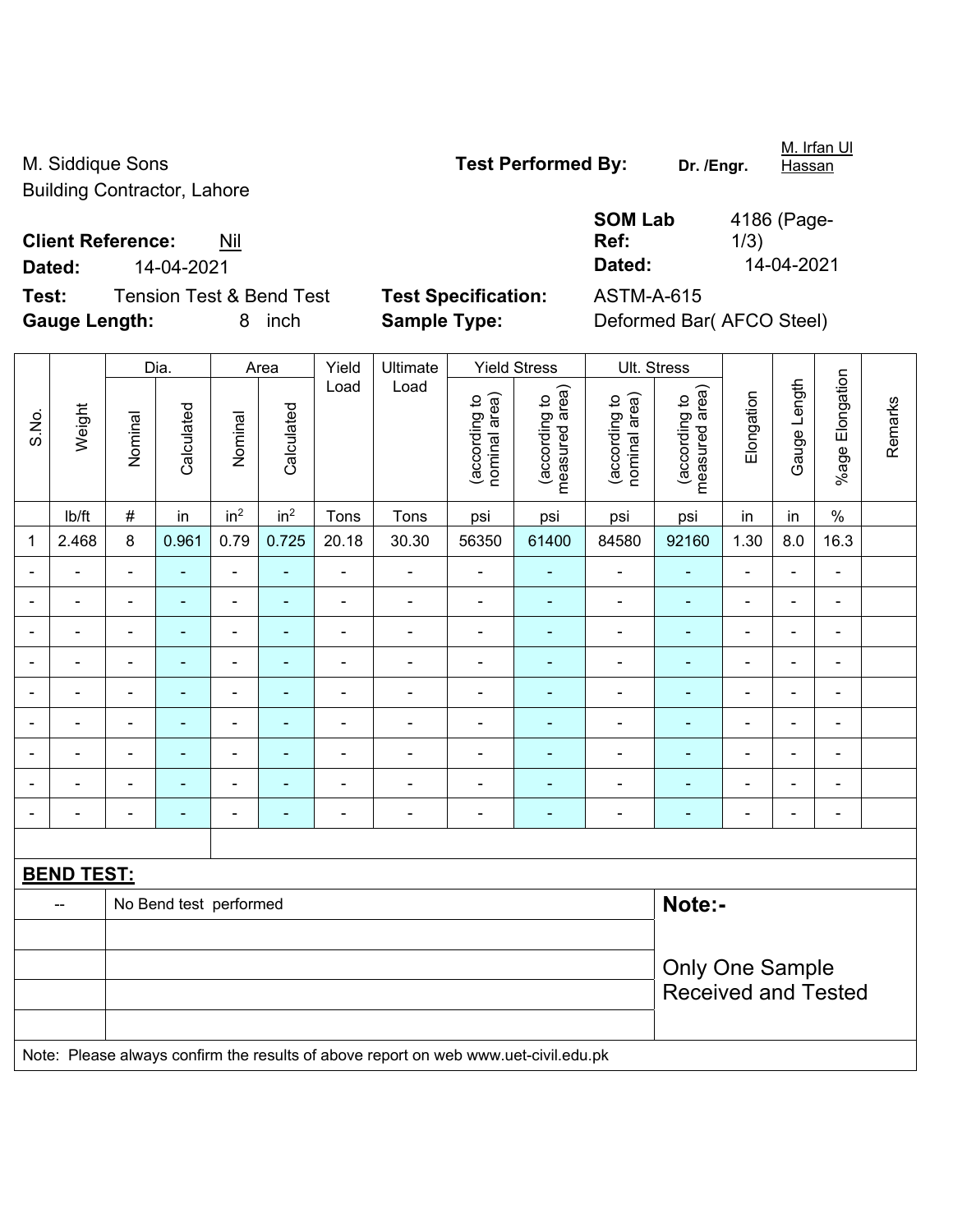M. Siddique Sons **Test Performed By:** Dr. /Engr. Building Contractor, Lahore

M. Irfan Ul **Hassan** 

**Client Reference:** Nil

**Test:** Tension Test & Bend Test **Test Specification:** ASTM-A-615 **Gauge Length:** 8 inch **Sample Type:** Deformed Bar( AFCO Steel)

**Ref:**  4186 (Page-2/3) **Dated:** 14-04-2021 **Dated:** 14-04-2021

**SOM Lab** 

|                |                          |                          | Dia.                   |                          | Area                                                                                 | Yield          | Ultimate                                                                            |                                | <b>Yield Stress</b>             | Ult. Stress                    |                                 |                              |                          |                 |         |
|----------------|--------------------------|--------------------------|------------------------|--------------------------|--------------------------------------------------------------------------------------|----------------|-------------------------------------------------------------------------------------|--------------------------------|---------------------------------|--------------------------------|---------------------------------|------------------------------|--------------------------|-----------------|---------|
| S.No.          | Weight                   | Nominal                  | Calculated             | Nominal                  | Calculated                                                                           | Load           | Load                                                                                | nominal area)<br>(according to | (according to<br>measured area) | nominal area)<br>(according to | measured area)<br>(according to | Elongation                   | Gauge Length             | %age Elongation | Remarks |
|                | Ib/ft                    | $\#$                     | in                     | in <sup>2</sup>          | in <sup>2</sup>                                                                      | Tons           | Tons                                                                                | psi                            | psi                             | psi                            | psi                             | in                           | in                       | $\%$            |         |
| 1              | 1.455                    | $6\phantom{1}$           | 0.738                  | 0.44                     | 0.428                                                                                | 13.66          | 17.99                                                                               | 68470                          | 70390                           | 90180                          | 92710                           | 1.00                         | 8.0                      | 12.5            |         |
|                |                          |                          |                        | ä,                       | ä,                                                                                   | L,             | $\blacksquare$                                                                      | $\blacksquare$                 | ۰                               | ÷,                             |                                 | ÷                            | $\blacksquare$           | ÷,              |         |
| $\blacksquare$ | $\blacksquare$           | $\blacksquare$           | $\blacksquare$         | ۰                        | ۰                                                                                    | $\blacksquare$ | $\overline{\phantom{a}}$                                                            | $\blacksquare$                 | $\blacksquare$                  | $\overline{a}$                 | $\blacksquare$                  | ÷                            | $\overline{\phantom{a}}$ | $\blacksquare$  |         |
| $\blacksquare$ |                          | $\overline{\phantom{a}}$ | ÷,                     | $\overline{\phantom{a}}$ | ٠                                                                                    | $\blacksquare$ | $\overline{\phantom{a}}$                                                            | $\blacksquare$                 | $\blacksquare$                  | ÷,                             | $\blacksquare$                  | $\blacksquare$               | $\blacksquare$           | $\blacksquare$  |         |
| $\blacksquare$ | $\blacksquare$           | $\blacksquare$           | $\blacksquare$         | $\blacksquare$           | ÷                                                                                    | ä,             | $\blacksquare$                                                                      | $\blacksquare$                 | $\blacksquare$                  | ÷,                             | $\blacksquare$                  | ÷                            | $\blacksquare$           | $\blacksquare$  |         |
|                | $\overline{\phantom{a}}$ | $\overline{\phantom{a}}$ | ä,                     | $\overline{\phantom{0}}$ | $\blacksquare$                                                                       | $\blacksquare$ | $\frac{1}{2}$                                                                       | $\blacksquare$                 | ٠                               | ÷                              | $\blacksquare$                  | ÷                            | ÷,                       | $\blacksquare$  |         |
|                |                          | $\blacksquare$           | ä,                     | ۰                        | $\blacksquare$<br>÷<br>÷,<br>$\blacksquare$<br>۰<br>$\blacksquare$<br>$\blacksquare$ |                |                                                                                     |                                |                                 |                                |                                 |                              |                          | ä,              |         |
|                |                          | ÷                        |                        | ۰                        | ۰                                                                                    | $\blacksquare$ | $\blacksquare$                                                                      | $\blacksquare$                 | ۰                               |                                |                                 | $\overline{a}$               | $\blacksquare$           | $\blacksquare$  |         |
|                |                          | ä,                       | $\blacksquare$         | ÷                        | ä,                                                                                   | $\blacksquare$ | $\blacksquare$                                                                      | $\blacksquare$                 | ٠                               | $\blacksquare$                 | $\blacksquare$                  | $\blacksquare$               | $\blacksquare$           | $\blacksquare$  |         |
| $\blacksquare$ | $\blacksquare$           | $\blacksquare$           | $\blacksquare$         | ÷,                       | ÷                                                                                    | $\blacksquare$ | $\overline{\phantom{a}}$                                                            | $\qquad \qquad \blacksquare$   | $\blacksquare$                  | $\overline{\phantom{0}}$       | $\blacksquare$                  | $\qquad \qquad \blacksquare$ | $\blacksquare$           | $\blacksquare$  |         |
|                |                          |                          |                        |                          |                                                                                      |                |                                                                                     |                                |                                 |                                |                                 |                              |                          |                 |         |
|                | <b>BEND TEST:</b>        |                          |                        |                          |                                                                                      |                |                                                                                     |                                |                                 |                                |                                 |                              |                          |                 |         |
|                |                          |                          | No Bend test performed |                          |                                                                                      |                |                                                                                     |                                |                                 |                                | Note:-                          |                              |                          |                 |         |
|                |                          |                          |                        |                          |                                                                                      |                |                                                                                     |                                |                                 |                                |                                 |                              |                          |                 |         |
|                |                          |                          |                        |                          |                                                                                      |                |                                                                                     |                                |                                 |                                | <b>Only One Sample</b>          |                              |                          |                 |         |
|                |                          |                          |                        |                          |                                                                                      |                |                                                                                     |                                |                                 |                                | <b>Received and Tested</b>      |                              |                          |                 |         |
|                |                          |                          |                        |                          |                                                                                      |                |                                                                                     |                                |                                 |                                |                                 |                              |                          |                 |         |
|                |                          |                          |                        |                          |                                                                                      |                | Note: Please always confirm the results of above report on web www.uet-civil.edu.pk |                                |                                 |                                |                                 |                              |                          |                 |         |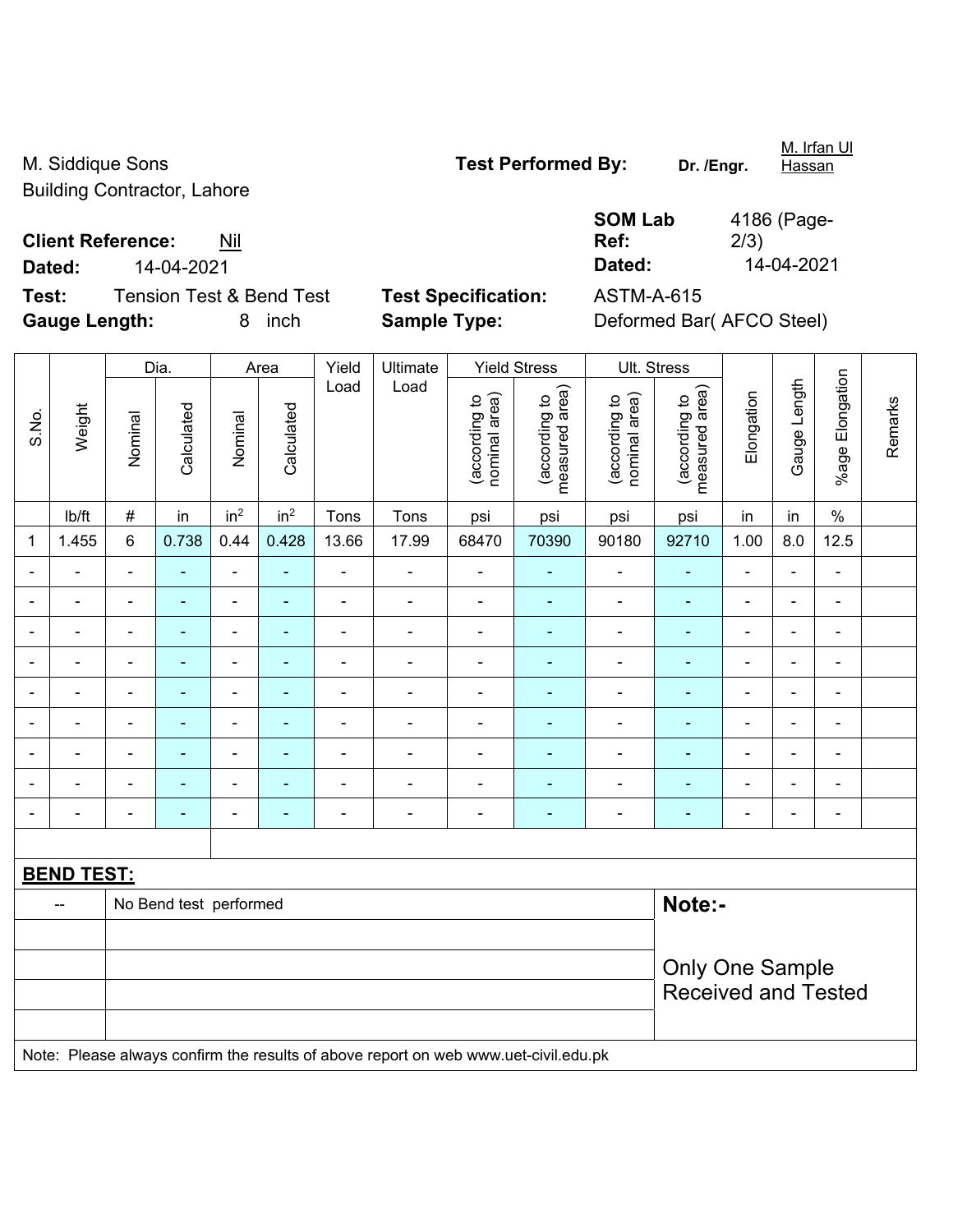M. Siddique Sons **Test Performed By:** Dr. /Engr. Building Contractor, Lahore

**Client Reference:** Nil

**Test:** Tension Test & Bend Test **Test Specification:** ASTM-A-615 **Gauge Length:** 8 inch **Sample Type:** Deformed Bar( AFCO Steel)

**SOM Lab Ref:**  4186 (Page-3/3) **Dated:** 14-04-2021 **Dated:** 14-04-2021

|                |                   |                          | Dia.                   |                 | Area            | Yield                        | Ultimate                                                                            |                                | <b>Yield Stress</b>             |                                | Ult. Stress                     |                          |                          |                          |         |
|----------------|-------------------|--------------------------|------------------------|-----------------|-----------------|------------------------------|-------------------------------------------------------------------------------------|--------------------------------|---------------------------------|--------------------------------|---------------------------------|--------------------------|--------------------------|--------------------------|---------|
| S.No.          | Weight            | Nominal                  | Calculated             | Nominal         | Calculated      | Load                         | Load                                                                                | nominal area)<br>(according to | measured area)<br>(according to | nominal area)<br>(according to | measured area)<br>(according to | Elongation               | Gauge Length             | %age Elongation          | Remarks |
|                | lb/ft             | $\#$                     | in                     | in <sup>2</sup> | in <sup>2</sup> | Tons                         | Tons                                                                                | psi                            | psi                             | psi                            | psi                             | in                       | in                       | $\%$                     |         |
| $\mathbf 1$    | 0.665             | 4                        | 0.498                  | 0.20            | 0.195           | 7.34                         | 9.35                                                                                | 80940                          | 83010                           | 103080                         | 105720                          | 1.00                     | 8.0                      | 12.5                     |         |
|                | ä,                | $\blacksquare$           | ä,                     | $\blacksquare$  | $\blacksquare$  | $\blacksquare$               | $\blacksquare$                                                                      | $\blacksquare$                 | $\blacksquare$                  | $\blacksquare$                 | ÷                               | ä,                       | $\overline{\phantom{a}}$ | $\blacksquare$           |         |
|                |                   | $\blacksquare$           | ä,                     | $\blacksquare$  | $\blacksquare$  | $\blacksquare$               | ä,                                                                                  | $\blacksquare$                 | ä,                              | $\blacksquare$                 | $\blacksquare$                  | $\overline{\phantom{a}}$ | ÷                        | $\blacksquare$           |         |
|                |                   | $\blacksquare$           |                        | $\blacksquare$  |                 |                              |                                                                                     | $\blacksquare$                 |                                 | $\blacksquare$                 | ٠                               |                          | ÷                        | $\blacksquare$           |         |
| $\blacksquare$ |                   | $\overline{\phantom{a}}$ | $\blacksquare$         | $\blacksquare$  | ÷               | $\blacksquare$               | $\blacksquare$                                                                      | $\blacksquare$                 | $\overline{\phantom{0}}$        | $\blacksquare$                 | $\blacksquare$                  | $\overline{a}$           | ÷,                       | $\overline{\phantom{a}}$ |         |
| $\blacksquare$ | $\blacksquare$    | $\overline{\phantom{a}}$ | ÷,                     | ÷,              | ÷               | $\blacksquare$               | ÷                                                                                   | $\blacksquare$                 | $\blacksquare$                  | $\overline{\phantom{a}}$       | $\blacksquare$                  | $\overline{a}$           | ÷                        | $\blacksquare$           |         |
|                | $\blacksquare$    | $\blacksquare$           | ÷,                     | $\blacksquare$  | ۰               | $\blacksquare$               | $\blacksquare$                                                                      | $\blacksquare$                 | $\blacksquare$                  | $\blacksquare$                 | ÷                               | $\overline{a}$           | ä,                       | $\blacksquare$           |         |
|                |                   | $\blacksquare$           | $\blacksquare$         | $\blacksquare$  |                 | $\blacksquare$               | $\blacksquare$                                                                      | $\blacksquare$                 | ٠                               | $\blacksquare$                 | ٠                               |                          | L.                       | $\blacksquare$           |         |
|                |                   |                          |                        |                 |                 |                              |                                                                                     |                                |                                 |                                | ۰                               |                          | L.                       | $\blacksquare$           |         |
| $\blacksquare$ |                   | $\overline{a}$           | ۰                      | $\blacksquare$  | ۰               | $\qquad \qquad \blacksquare$ | $\overline{\phantom{a}}$                                                            | $\blacksquare$                 | $\overline{\phantom{0}}$        | $\overline{\phantom{a}}$       | ۰                               | $\overline{a}$           | ÷,                       | $\overline{\phantom{a}}$ |         |
|                |                   |                          |                        |                 |                 |                              |                                                                                     |                                |                                 |                                |                                 |                          |                          |                          |         |
|                | <b>BEND TEST:</b> |                          |                        |                 |                 |                              |                                                                                     |                                |                                 |                                |                                 |                          |                          |                          |         |
|                |                   |                          | No Bend test performed |                 |                 |                              |                                                                                     |                                |                                 |                                | Note:-                          |                          |                          |                          |         |
|                |                   |                          |                        |                 |                 |                              |                                                                                     |                                |                                 |                                |                                 |                          |                          |                          |         |
|                |                   |                          |                        |                 |                 |                              |                                                                                     |                                |                                 |                                | <b>Only One Sample</b>          |                          |                          |                          |         |
|                |                   |                          |                        |                 |                 |                              |                                                                                     |                                |                                 |                                | <b>Received and Tested</b>      |                          |                          |                          |         |
|                |                   |                          |                        |                 |                 |                              |                                                                                     |                                |                                 |                                |                                 |                          |                          |                          |         |
|                |                   |                          |                        |                 |                 |                              | Note: Please always confirm the results of above report on web www.uet-civil.edu.pk |                                |                                 |                                |                                 |                          |                          |                          |         |

M. Irfan Ul **Hassan**